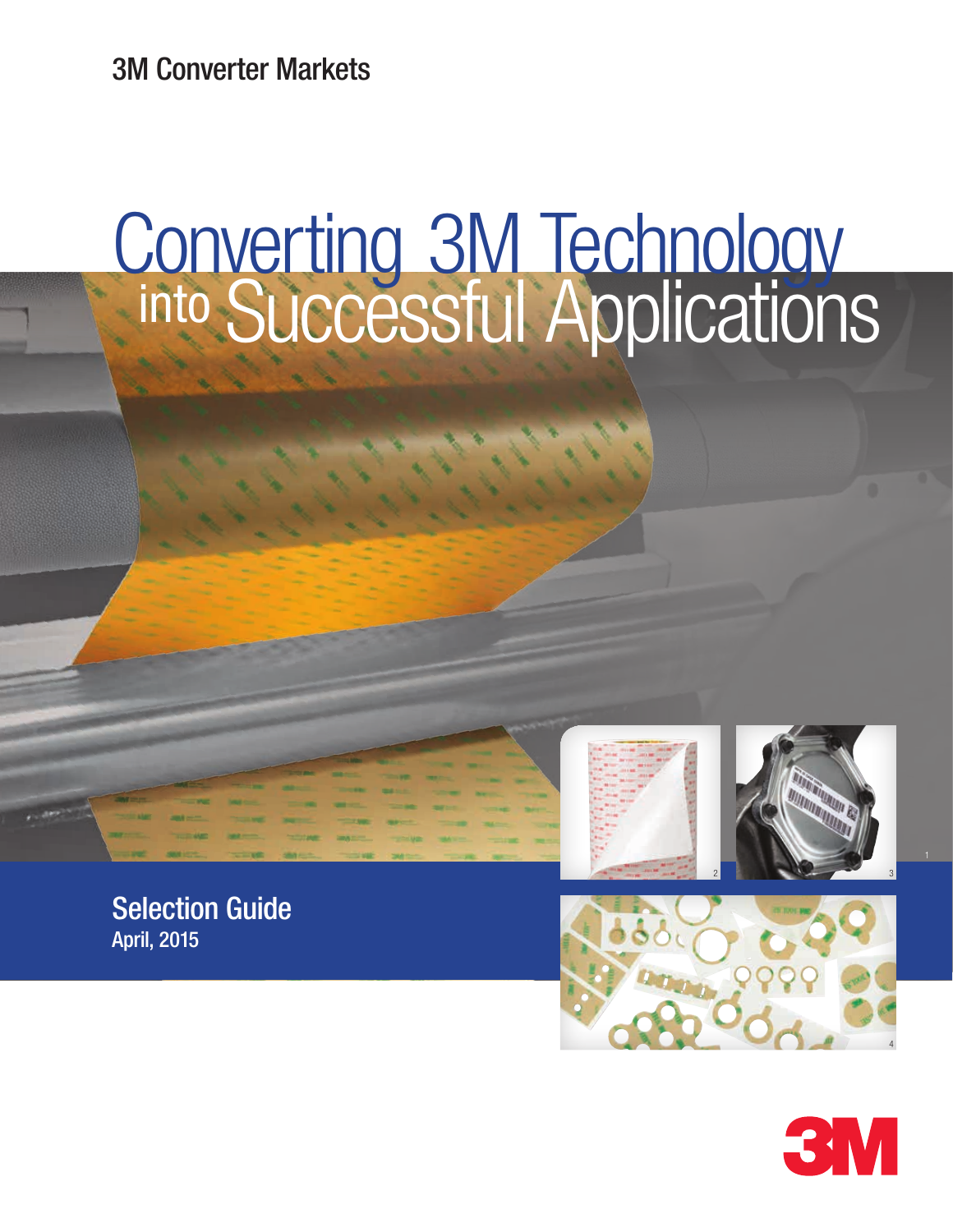## 3M™ Membrane Switch Spacers — Double Coated Spacers

|    |                                                              |                |                                                                                                                                                                                                                                | Construction               |                                                                                |                                                    |                                         |              |
|----|--------------------------------------------------------------|----------------|--------------------------------------------------------------------------------------------------------------------------------------------------------------------------------------------------------------------------------|----------------------------|--------------------------------------------------------------------------------|----------------------------------------------------|-----------------------------------------|--------------|
|    |                                                              |                |                                                                                                                                                                                                                                | <b>Total</b>               | <b>Top Liner</b><br><b>Adhesive Type</b><br>Carrier                            |                                                    |                                         |              |
|    | <b>Adhesive</b><br>Family <sup>1</sup>                       | <b>Product</b> | Description/<br><b>Application Ideas</b>                                                                                                                                                                                       | <b>Thickness</b><br>(mils) | <b>Adhesive Type</b><br><b>Bottom Liner</b>                                    | <b>Caliper</b><br>(mils)                           | <b>Sheet Size</b><br><b>Master Roll</b> | <b>Specs</b> |
| O  | <b>100MP</b><br><b>High</b><br>Performance<br><b>Acrylic</b> | 7979           | Premium adhesive for harsh chemical and high<br>temperature resistance. High shear strength<br>withstands repeated stresses from switch actuation.<br>Both liners are printed.                                                 | 9                          | 58# PCK<br>100 MP*<br>Polyester<br>100 MP*<br><b>58# PCK</b>                   | 2<br>5<br>$\overline{c}$                           | 24" x 36"<br>48" x 360 yd               |              |
|    | <b>200MP</b><br><b>High</b><br>Performance<br><b>Acrylic</b> | 7945MP         | Excellent temperature, chemical and UV resistance. High<br>shear strength withstands repeated stresses of switch<br>actuation. Designed to separate switch circuitry until<br>actuation. Both liners are printed.              | 5                          | 58# PCK<br>200MP<br>Polyester<br>200MP<br><b>58# PCK</b>                       | $\overline{c}$<br>1<br>$\overline{2}$              | 24" x 36"<br>48" x 360 yd               | UL           |
|    |                                                              | 7953MP         | Same characteristics as 7945MP. Primary liner is<br>printed. Also used for graphic attachment.                                                                                                                                 | 3.5                        | 58# PCK<br>200MP<br>Polyester<br>200MP<br><b>58# PCK</b>                       | 1.5<br>0.5<br>1.5                                  | 24" x 36"<br>48" x 360 yd               | UL           |
|    |                                                              | 7953HL         | Same characteristics as 7953MP with a single liner.                                                                                                                                                                            | 3.5                        | 83# PCK<br>200MP<br>Polvester<br>200MP                                         | 1.5<br>0.5<br>1.5                                  | 48" x 360 yd                            |              |
|    |                                                              | 7956MP         | Same characteristics as 7945MP. Both liners are printed.                                                                                                                                                                       | 6                          | 58# PCK<br>200MP<br>Polyester<br>200MP<br>58# PCK                              | 2<br>$\mathbf{2}$<br>$\overline{c}$                | 24" x 36"<br>48" x 360 yd               | UL           |
|    |                                                              | 7956MWS        | For use in graphic and non-graphic applications.<br>Metallized vapor coat and white color provide strong<br>opacity for facilitating backlighting and eliminating<br>floodcoats. Single liner.                                 | $6\,$                      | 58# PCK<br>200MP<br>Polyester (white, vapor coated)<br>200MP                   | $\overline{c}$<br>$\mathbf{2}$<br>$\overline{c}$   | 48" x 360 yd                            | UL           |
| Ol |                                                              | 7956WDL        | Same characteristics as 7956MWS except in sheets.                                                                                                                                                                              | 6                          | 58# PCK<br>200MP<br>Polyester (white, vapor coated)<br>200MP<br><b>58# PCK</b> | $\overline{c}$<br>$\overline{c}$<br>$\overline{2}$ | 24" x 36"<br>48" x 360 yd               | UL           |
|    |                                                              | 7957MP         | Same characteristics as 7945MP, except thicker<br>polyester. Both liners are printed.                                                                                                                                          | $\overline{7}$             | 58# PCK<br>200MP<br>Polyester<br>200MP<br><b>58# PCK</b>                       | 2<br>3<br>$\overline{c}$                           | 24" x 36"<br>48" x 360 yd               | UL           |
|    |                                                              | 7959MP         | Same characteristics as 7945MP, except thicker<br>polyester. Both liners are printed.                                                                                                                                          | 9                          | 58# PCK<br>200MP<br>Polyester<br>200MP<br>58# PCK                              | $\mathbf{2}$<br>5<br>$\overline{c}$                | 24" x 36"<br>48" x 360 yd               | UL           |
|    |                                                              | 7961MP         | Same characteristics as 7945MP, except thicker<br>polyester. Both liners are printed.                                                                                                                                          | 11                         | <b>58# PCK</b><br>200MP<br>Polyester<br>200MP<br><b>58# PCK</b>                | $\overline{c}$<br>$\overline{7}$<br>$\overline{c}$ | 24" x 36"<br>48" x 360 yd               | UL           |
|    |                                                              | 7966MWS        | For use in graphic and non-graphic applications.<br>Metallized vapor coat and white color provide<br>strong opacity for facilitating backlighting and<br>eliminating floodcoats.                                               | $\boldsymbol{9}$           | <b>58# PCK</b><br>200MP<br>Polyester (white)<br>200MP                          | $\mathbf{2}$<br>$\overline{\mathbf{c}}$<br>5       | 48" x 360 yd                            | UL           |
|    |                                                              | 7966WDL        | Same characteristics as 7966MWS except in sheets.                                                                                                                                                                              | $\boldsymbol{9}$           | <b>58# PCK</b><br>200MP<br>Polyester (white, vapor coated)<br>200MP<br>58# PCK | $\overline{c}$<br>$\overline{c}$<br>5              | 24" x 36"<br>48" x 360 yd               | UL           |
|    |                                                              | 9045MP         | Excellent high temperature, chemical, and UV resistance.<br>High cohesive strength withstands repeated stresses of<br>switch actuation. Heavy liner for improved handling and<br>lay-flat properties. Both liners are printed. | 5                          | 94# PCK<br>200MP<br>Polyester<br>200MP<br>94# PCK                              | $\overline{c}$<br>1<br>$\overline{c}$              | 24" x 36"<br>48" x 360 yd               | UL           |

1 – More information on pages 8–9. \*Products in this platform are 3M™ VHB™ Tapes offering our highest strength.

#### Go-To Product

Note: This technical information and data should be considered representative or typical only and should not be used for specification purposes.